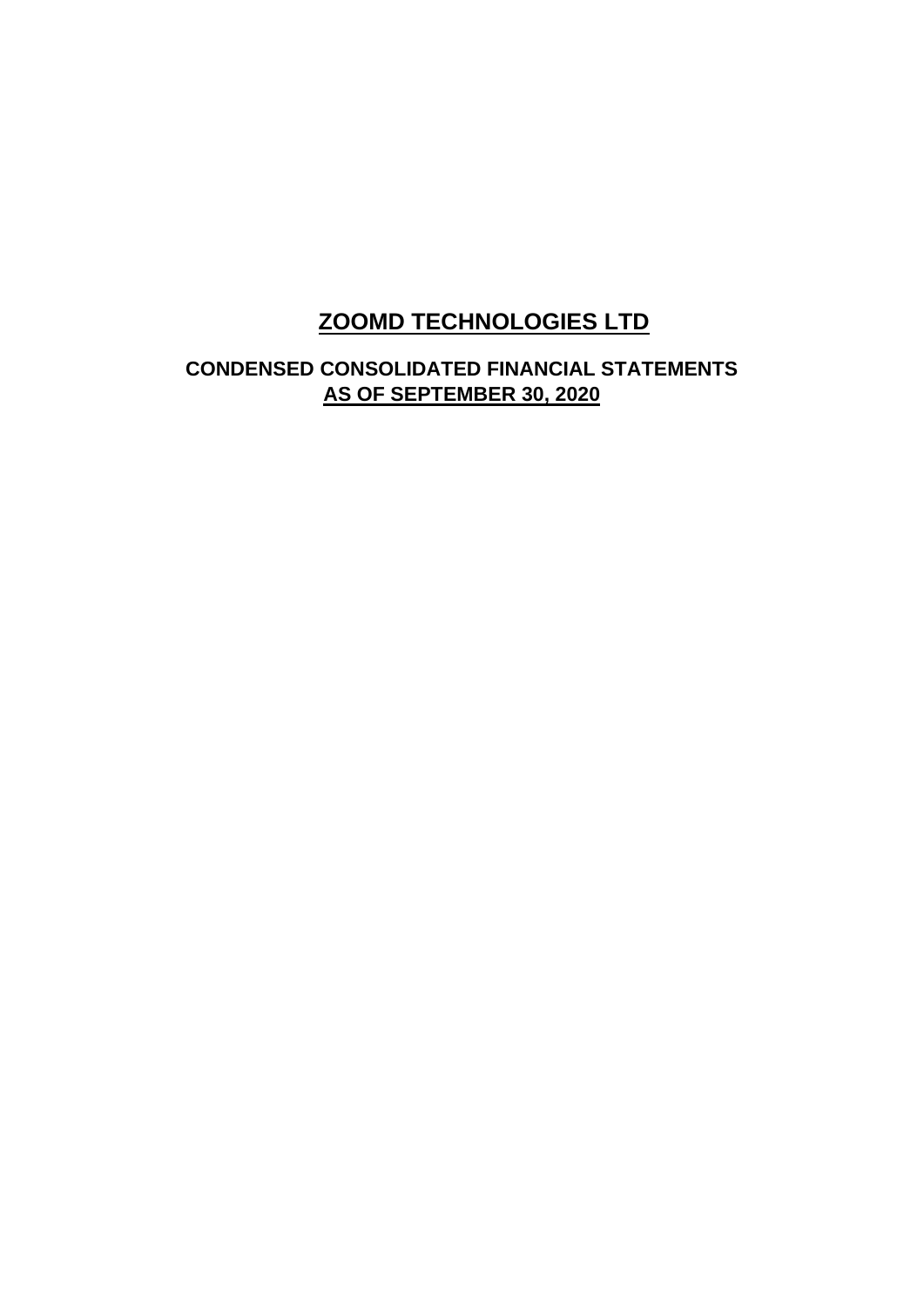# **ZOOMD TECHNOLOGIES LTD**

## **UNAUDITED CONDENSED CONSOLIDATED FINANCIAL STATEMENTS AS OF SEPTEMBER 30, 2020**

#### **TABLE OF CONTENTS**

|                                   | Page     |
|-----------------------------------|----------|
|                                   |          |
| <b>Financial Statements:</b>      |          |
| Statements of financial position  | 2        |
| Statements of Income              | 3        |
| Statements of Changes in Equity   | $4-6$    |
| <b>Statements of Cash Flows</b>   | $7 - 8$  |
| Notes to the Financial Statements | $9 - 12$ |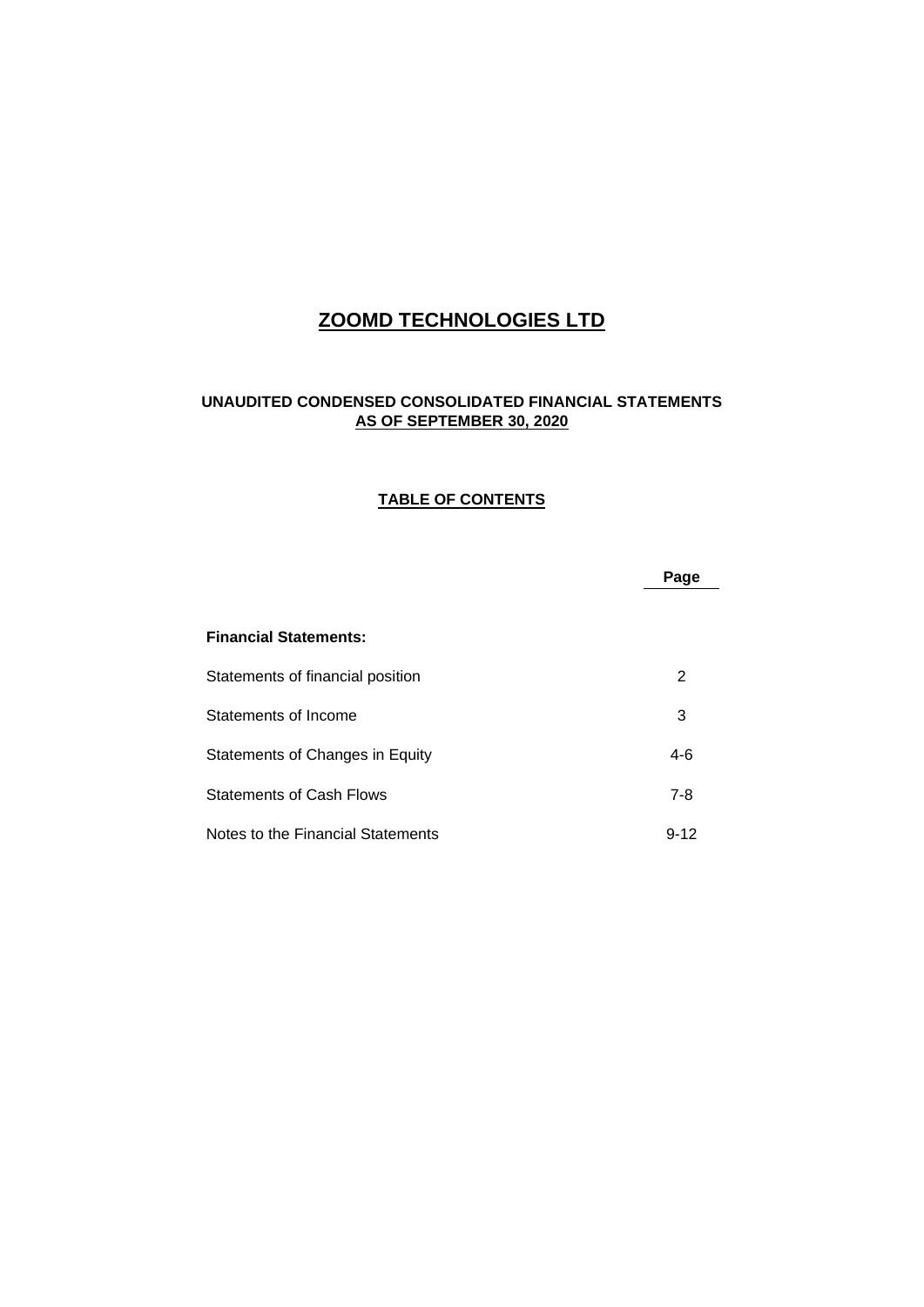### **UNAUDITED CONSOLIDATED STATEMENTS OF FINANCIAL POSITION (USD in thousands)**

|                                                                  | September 30, |           | December 31, |  |
|------------------------------------------------------------------|---------------|-----------|--------------|--|
|                                                                  | 2020          | 2019      | 2019         |  |
| <b>Assets</b>                                                    |               |           |              |  |
| <b>Current assets</b>                                            |               |           |              |  |
| Cash and cash equivalents                                        | 2,972         | 5,918     | 5,890        |  |
| Trade receivables                                                | 4,619         | 4,436     | 4,628        |  |
| Other receivables and prepaid expenses                           | 564           | 950       | 961          |  |
|                                                                  | 8,155         | 11,304    | 11,479       |  |
| <b>Non-current assets</b>                                        |               |           |              |  |
| Pledged long term deposit                                        | 173           | 166       | 159          |  |
| Fixed assets, net                                                | 92            | 95        | 99           |  |
| Rights to use assets                                             | 1,485         | 1,908     | 1,739        |  |
| Intangible assets                                                | 11,197        | 12,997    | 12,547       |  |
|                                                                  | 12,947        | 15,166    | 14,544       |  |
| <b>Total assets</b>                                              | 21,102        | 26,470    | 26,023       |  |
| <b>Equity and liabilities</b>                                    |               |           |              |  |
| <b>Current liabilities</b>                                       |               |           |              |  |
| Trade payables                                                   | 2,249         | 2,798     | 3,186        |  |
| Other payables and accrued expenses                              | 4,218         | 2,697     | 3,260        |  |
|                                                                  | 6,467         | 5,495     | 6,446        |  |
| <b>Non-current liabilities</b>                                   |               |           |              |  |
| <b>IIA</b> liability                                             | 433           | 562       | 433          |  |
| Lease liability                                                  | 783           | 1,382     | 1,105        |  |
| Reserve for employee benefits                                    | 170           | 166       | 168          |  |
|                                                                  | 1,386         | 2,110     | 1,706        |  |
| <b>Shareholders' equity</b>                                      |               |           |              |  |
| Share capital and premium                                        | 39,035        | 39,044    | 39,035       |  |
| Reserve from share-based payment transactions and other reserves | 4,930         | 4,737     | 4,790        |  |
| Accumulated deficit                                              | (30, 716)     | (24, 916) | (25, 954)    |  |
|                                                                  | 13,249        | 18,865    | 17,871       |  |
| <b>Total equity and liabilities</b>                              | 21,102        | 26,470    | 26,023       |  |

**The financial statements were approved by the board of directors of the company on \_\_\_\_\_\_\_, 2020.**

| "Amit Bohensky"       | "Ofer Eitan"      | "Tsvika Adler" |
|-----------------------|-------------------|----------------|
| <b>Amit Bohensky</b>  | <b>Ofer Eitan</b> | Tsvika Adler   |
| Chairmen of the board | CEO               | <b>CFO</b>     |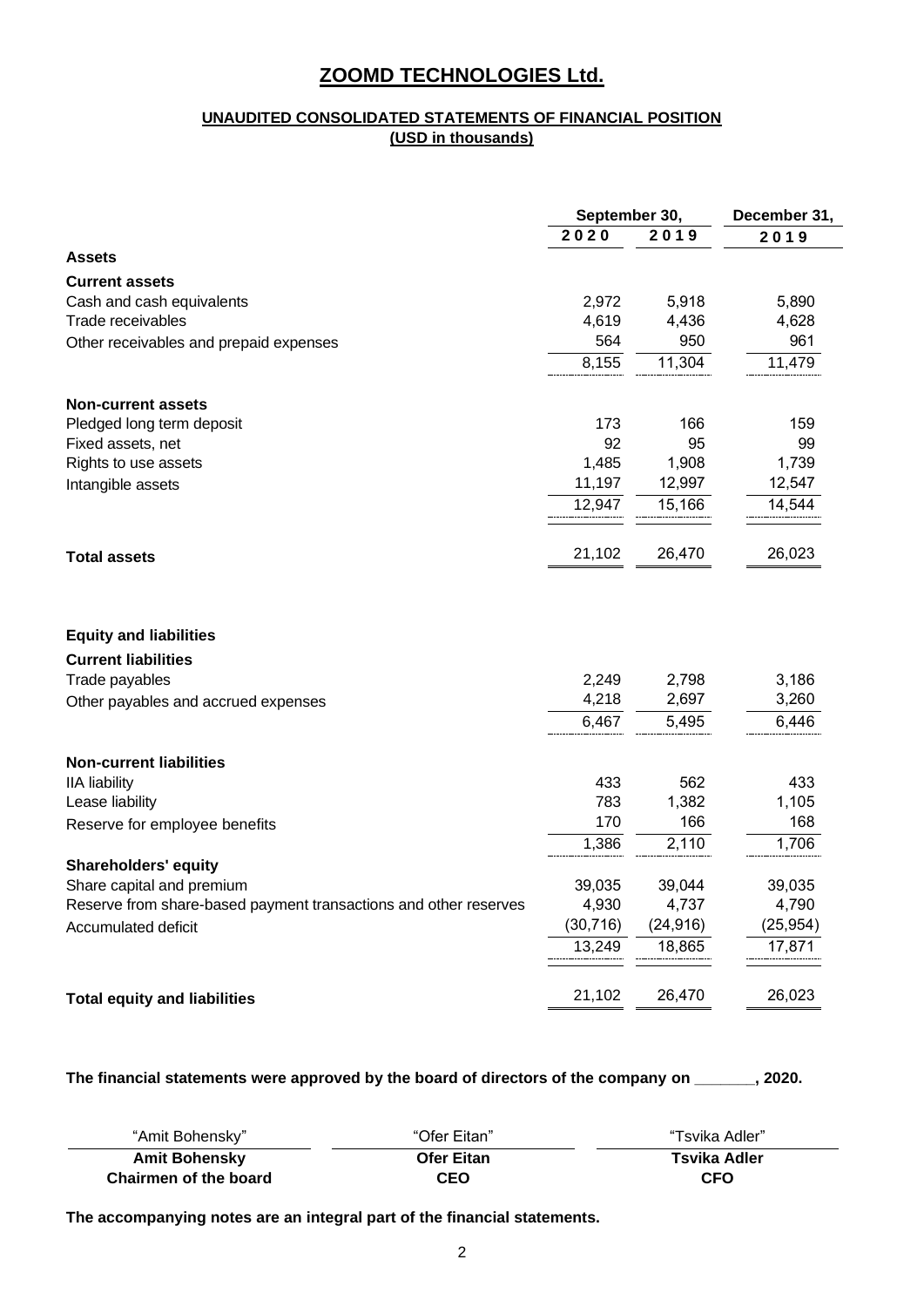### **UNAUDITED CONSOLIDATED STATEMENTS OF INCOME AND COMPREHENSIVE INCOME (USD in thousands)**

|                                                                          | For the nine months<br>ended September 30, |            | For the three months<br>ended September 30, | Year ended<br>December 31, |            |
|--------------------------------------------------------------------------|--------------------------------------------|------------|---------------------------------------------|----------------------------|------------|
|                                                                          | 2020                                       | 2019       | 2020                                        | 2019                       | 2019       |
| Revenue                                                                  | 18,814                                     | 19,508     | 6,625                                       | 5,904                      | 27,052     |
| Cost of sales and services                                               | 13,060                                     | 13,780     | 4,589                                       | 4,002                      | 19,105     |
|                                                                          |                                            |            |                                             |                            |            |
| <b>Gross profit</b>                                                      | 5,754                                      | 5,728      | 2,036                                       | 1,902                      | 7,947      |
| <b>Operating costs and expenses</b>                                      |                                            |            |                                             |                            |            |
| Research and development expenses<br>Selling, administrative and general | 4,764                                      | 3,510      | 1,644                                       | 1,282                      | 4,916      |
| expenses                                                                 | 5,432                                      | 4,495      | 1,880                                       | 1,679                      | 6,439      |
|                                                                          | 10,196                                     | 8,005      | 3,524                                       | 2,961                      | 11,355     |
| <b>Operating Loss</b>                                                    | (4, 442)                                   | (2, 277)   | (1,488)                                     | (1,059)                    | (3,408)    |
| Listing expenses                                                         |                                            | (1, 519)   |                                             | (1, 519)                   | (1, 519)   |
| Finance Income                                                           | 8                                          |            |                                             |                            | 6          |
| Finance expense                                                          | (328)                                      | (1, 462)   | (35)                                        | (121)                      | (1, 375)   |
| Finance expense, net                                                     | (320)                                      | (1, 462)   | (35)                                        | (121)                      | (1, 369)   |
| <b>Net and comprehensive Loss</b>                                        | (4, 762)                                   | (5,258)    | (1,523)                                     | (2,699)                    | (6, 296)   |
| Net loss per share:                                                      |                                            |            |                                             |                            |            |
| Basic and diluted                                                        | 0.05                                       | 0.06       | 0.02                                        | 0.02                       | 0.07       |
| Shares used in calculation of net<br>loss per share:                     |                                            |            |                                             |                            |            |
| <b>Basic</b>                                                             | 100,393,464                                | 83,376,872 | 100,681,073                                 | 97,497,199                 | 87,524,949 |
| Diluted                                                                  | 100,393,464                                | 83,376,872 | 100,681,073                                 | 97,497,199                 | 87,524,949 |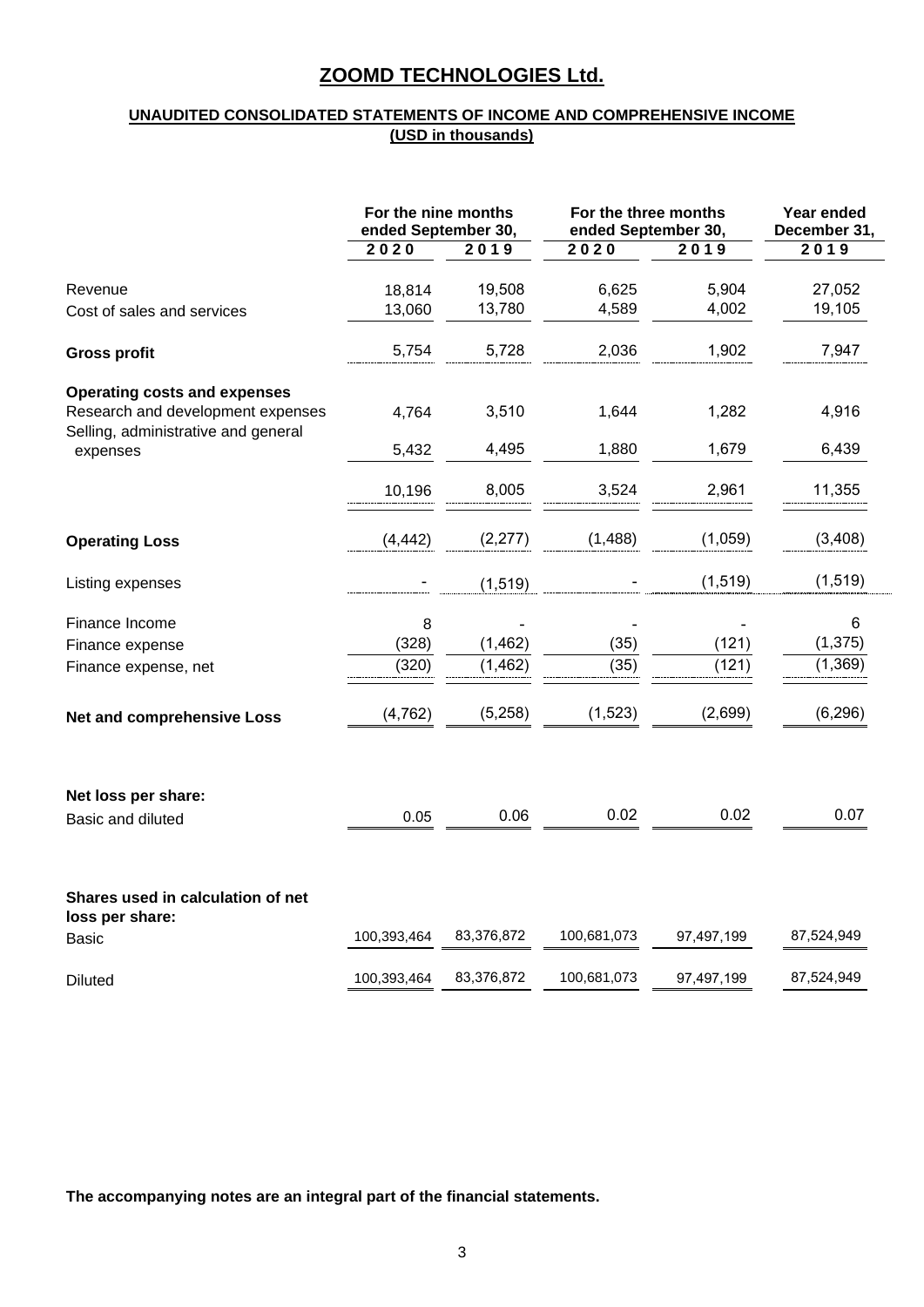## **UNAUDITED CONSOLIDATED STATEMENTS OF CHANGES IN EQUITY (USD in thousands)**

|                              | <b>Share</b><br>capital | <b>Share</b><br>capital and<br>premium | Reserve for<br>share-based<br>payment<br>transactions<br>and other<br><b>reserves</b> | <b>Accumulated</b><br>deficit | <b>Total</b><br>shareholders'<br>equity |
|------------------------------|-------------------------|----------------------------------------|---------------------------------------------------------------------------------------|-------------------------------|-----------------------------------------|
| Balance - January 1, 2020    | 93,265,918              | 39.035                                 | 4,790                                                                                 | (25, 954)                     | 17,871                                  |
| Share-based compensation     |                         |                                        | 140                                                                                   |                               | 140                                     |
| Exercise of options          | 1,120,300               | (*)-                                   |                                                                                       |                               |                                         |
| Loss for the period          |                         |                                        |                                                                                       | (4, 762)                      | (4, 762)                                |
| Balance - September 30, 2020 |                         |                                        |                                                                                       |                               |                                         |
| (Unaudited)                  | 94,386,218              | 39,035                                 | 4,930                                                                                 | (30, 716)                     | 13,249                                  |

|                                           | <b>Note</b> | Number of<br>ordinary<br>shares | <b>Share</b><br>capital and<br>premium | Reserve for<br>share-based<br>payment<br>transactions<br>and other<br>reserves | <b>Accumulated</b><br>deficit | <b>Total</b><br>shareholders'<br>equity |
|-------------------------------------------|-------------|---------------------------------|----------------------------------------|--------------------------------------------------------------------------------|-------------------------------|-----------------------------------------|
| Balance - January 1,<br>2019              |             | 73,758,097                      | 27,898                                 | 4,170                                                                          | (19,658)                      | 12,410                                  |
|                                           |             |                                 |                                        |                                                                                |                               |                                         |
| Loss for the period                       |             |                                 |                                        |                                                                                | (5,258)                       | (5,258)                                 |
| Share-based                               |             |                                 |                                        |                                                                                |                               |                                         |
| compensation<br>Conversion of convertible |             |                                 |                                        | 567                                                                            |                               | 567                                     |
| loans                                     |             | 5,970,069                       | 3,672                                  |                                                                                |                               | 3,672                                   |
| <b>Exercise of warrants</b>               |             | 1,927,053                       | 1,485                                  |                                                                                |                               | 1,485                                   |
| Issuance of shares (net                   |             |                                 |                                        |                                                                                |                               |                                         |
| of issuance expenses)                     | 1           | 11,574,990                      | 4,470                                  | 1,519                                                                          |                               | 5,989                                   |
| <b>Balance - September</b>                |             |                                 |                                        |                                                                                |                               |                                         |
| 30, 2019 (Unaudited)                      |             | 93,230,209                      | 37,525                                 | 6,256                                                                          | (24, 916)                     | 18,865                                  |

(\*) Less than 1 thousand dollars.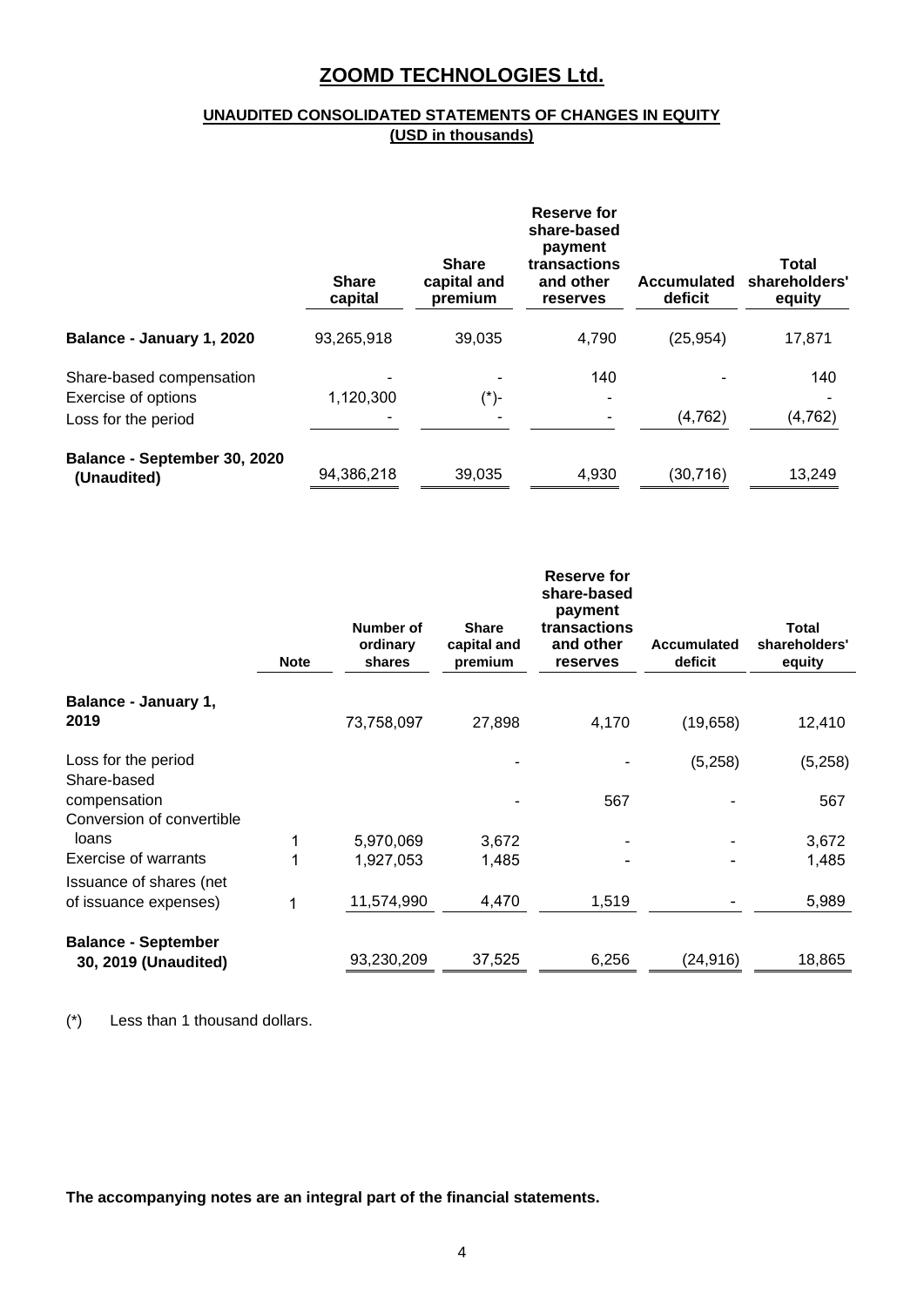## **UNAUDITED CONSOLIDATED STATEMENTS OF CHANGES IN EQUITY (USD in thousands)**

|                                                                        | <b>Share</b><br>capital | <b>Share</b><br>capital and<br>premium | Reserve for<br>share-based<br>payment<br>transactions<br>and other<br><b>reserves</b> | <b>Accumulated</b><br>deficit | Total<br>shareholders'<br>equity |
|------------------------------------------------------------------------|-------------------------|----------------------------------------|---------------------------------------------------------------------------------------|-------------------------------|----------------------------------|
| <b>Balance - July 1, 2020</b>                                          | 93,365,993              | 39,035                                 | 4,905                                                                                 | (29, 193)                     | 14,747                           |
| Share-based compensation<br>Exercise of options<br>Loss for the period | 1,020,225               | (*)-                                   | 25                                                                                    | (1,523)                       | 25<br>(1,523)                    |
| Balance - September 30, 2020<br>(Unaudited)                            | 94,386,218              | 39,035                                 | 4,930                                                                                 | (30, 716)                     | 13,249                           |

|                                                                           | <b>Note</b> | Number of<br>shares     | <b>Share</b><br>capital and<br>premium | Reserve for<br>share-based<br>payment<br>transactions<br>and other<br>reserves | <b>Accumulated</b><br>deficit | Total<br>shareholders'<br>equity |
|---------------------------------------------------------------------------|-------------|-------------------------|----------------------------------------|--------------------------------------------------------------------------------|-------------------------------|----------------------------------|
| <b>Balance - July 1, 2019</b>                                             |             | 79,728,166              | 31,570                                 | 4,632                                                                          | (22, 217)                     | 13,985                           |
| Loss for the period<br>Share-based                                        |             |                         |                                        |                                                                                | (2,699)                       | (2,699)                          |
| compensation<br>Conversion of convertible<br>loan<br>Exercise of warrants |             |                         |                                        | 105                                                                            |                               | 105                              |
| Issuance of shares (net<br>of issuance expenses)                          |             | 1,927,053<br>11,574,990 | 1,485<br>4,470                         | 1,519                                                                          |                               | 1,485<br>5,989                   |
| <b>Balance - September</b><br>30, 2019 (Unaudited)                        |             | 93,230,209              | 37,525                                 | 6,256                                                                          | (24, 916)                     | 18,865                           |

(\*) Less than 1 thousand dollars.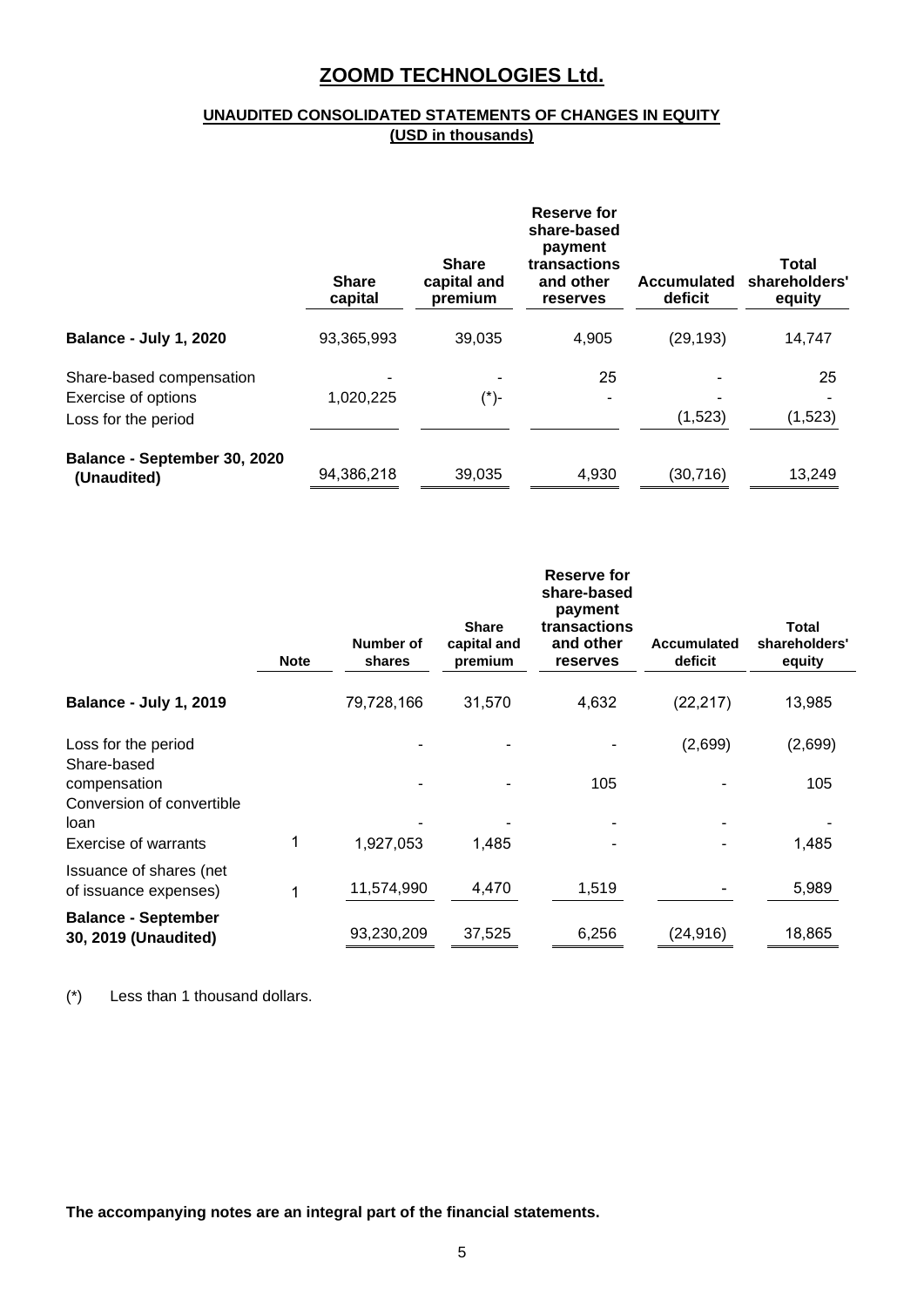## **UNAUDITED CONSOLIDATED STATEMENTS OF CHANGES IN EQUITY (USD in thousands)**

|                                                   | <b>Share</b><br>capital | <b>Share</b><br>capital and<br>premium | Reserve for<br>share-based<br>payment<br>transactions<br>and other<br>reserves | <b>Accumulated</b><br>deficit | Total<br>shareholders'<br>equity |
|---------------------------------------------------|-------------------------|----------------------------------------|--------------------------------------------------------------------------------|-------------------------------|----------------------------------|
| Balance - January 1, 2019                         | 73,758,097              | 27,898                                 | 4,170                                                                          | (19,658)                      | 12,410                           |
| Conversion of convertible loan                    | 5,970,069               | 3,672                                  |                                                                                |                               | 3,672                            |
| Exercise of warrants                              | 1,927,053               | 1,485                                  |                                                                                |                               | 1,485                            |
| Share-based compensation                          |                         |                                        | 620                                                                            |                               | 620                              |
| Exercise of options<br>Issuance of shares (net of | 35,709                  | $(\dot{\phantom{a}})$                  |                                                                                |                               |                                  |
| issuance expenses)                                | 11,574,990              | 5.980                                  |                                                                                |                               | 5,980                            |
| Loss for the year                                 |                         |                                        |                                                                                | (6, 296)                      | (6, 296)                         |
| Balance - December 31, 2019                       | 93,265,918              | 39,035                                 | 4,790                                                                          | (25, 954)                     | 17,871                           |

(\*) Less than 1 thousand dollars.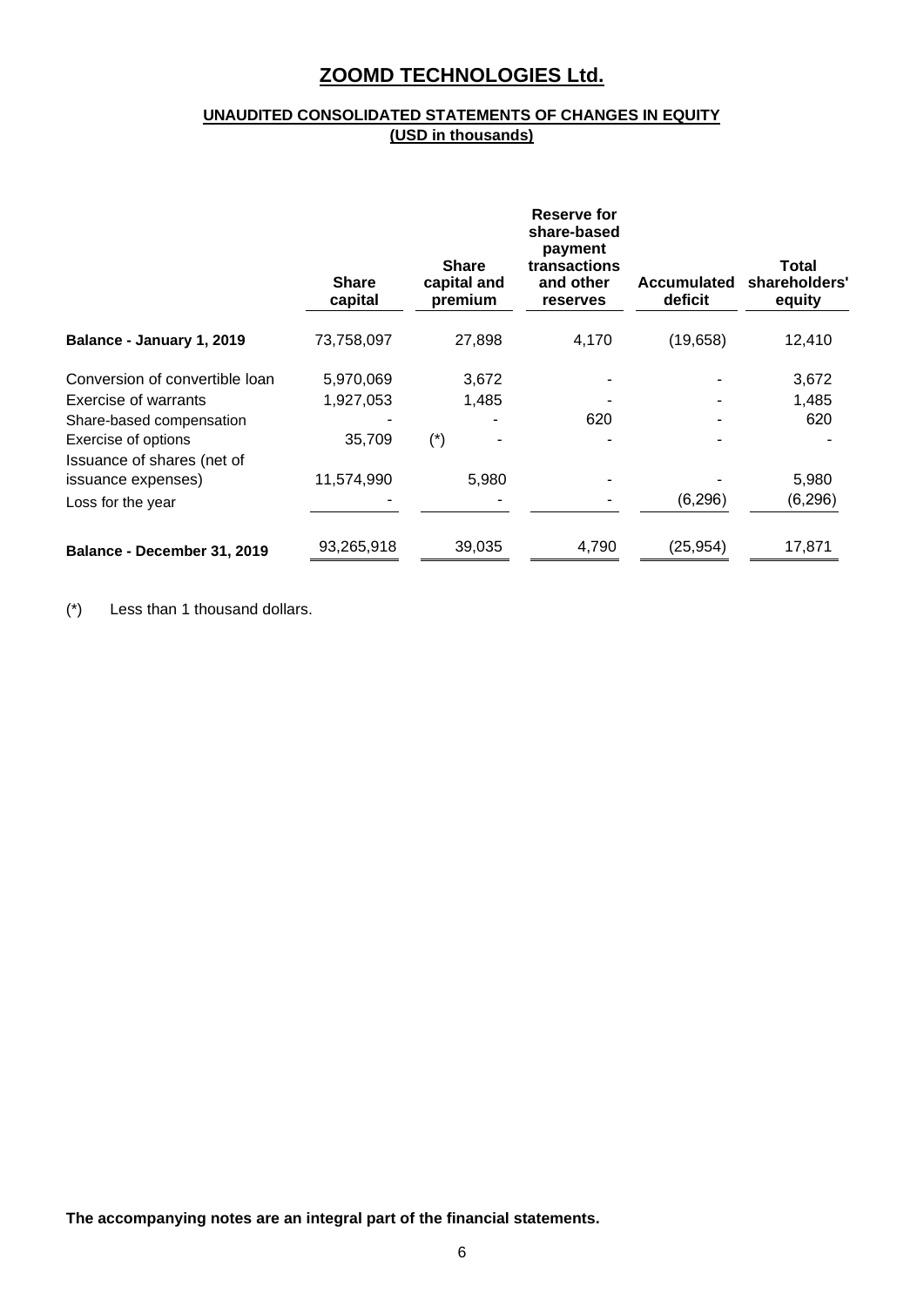## **UNAUDITED CONSOLIDATED STATEMENTS OF CASH FLOWS (USD in thousands)**

|                                                          | For the nine months<br>ended September 30, |               | For the three months<br>ended September 30, |         | Year ended<br>December 31, |
|----------------------------------------------------------|--------------------------------------------|---------------|---------------------------------------------|---------|----------------------------|
|                                                          | 2020                                       | $\sqrt{2}019$ | 2020                                        | 2019    | 2019                       |
| <b>Cash flows - operating activities</b>                 |                                            |               |                                             |         |                            |
| Loss from operations                                     | (4, 762)                                   | (5,258)       | (1,523)                                     | (2,699) | (6, 296)                   |
| Adjustments to reconcile net loss to net cash            |                                            |               |                                             |         |                            |
| from operating activities (Appendix A)                   | 2,545                                      | 3,055         | 532                                         | 1,732   | 4,075                      |
| Net cash used in operating activities                    | (2, 217)                                   | (2, 203)      | (991)                                       | (967)   | (2, 221)                   |
| <b>Cash flows - investing activities</b>                 |                                            |               |                                             |         |                            |
| Investment in bank deposits                              | (14)                                       | (97)          | (4)                                         | (7)     | (89)                       |
| Purchase of property, plant, and                         | (21)                                       | (83)          | (6)                                         | (22)    | (96)                       |
| equipment                                                |                                            |               |                                             |         |                            |
| Net cash used in investing activities                    | (35)                                       | (180)         | (10)                                        | (29)    | (185)                      |
| <b>Cash flows - financing activities</b>                 |                                            |               |                                             |         |                            |
| Lease liabilities                                        | (495)                                      | (152)         | (193)                                       | (114)   | (147)                      |
| Exercise of options                                      | $(*)$ -                                    |               | $(*)$ -                                     | 4,792   | $(*)$ -                    |
| <b>Issuance of shares</b><br><b>Exercise of warrants</b> |                                            | 4,792<br>57   |                                             | 57      | 4,782<br>57                |
|                                                          |                                            |               |                                             |         |                            |
| Net cash generated from (used in)                        |                                            |               |                                             |         |                            |
| financing activities                                     | (495)                                      | 4,697         | (193)                                       | 4,735   | 4,692                      |
| Increase (Decrease) in cash and cash                     |                                            |               |                                             |         |                            |
| equivalents                                              | (2,747)                                    | 2,314         | (1, 194)                                    | 3,739   | 2,286                      |
| Cash and cash equivalents at the                         |                                            |               |                                             |         |                            |
| beginning of the financial year                          | 5,890                                      | 3,604         | 4,203                                       | 2,179   | 3,604                      |
| Erosion of cash and cash equivalents                     | (171)                                      |               | (37)                                        |         |                            |
| Cash and cash equivalents at the end                     |                                            |               |                                             |         |                            |
| of the financial year                                    | 2,972                                      | 5,918         | 2,972                                       | 5,918   | 5,890                      |
|                                                          |                                            |               |                                             |         |                            |

(\*) Less than 1 thousand dollars.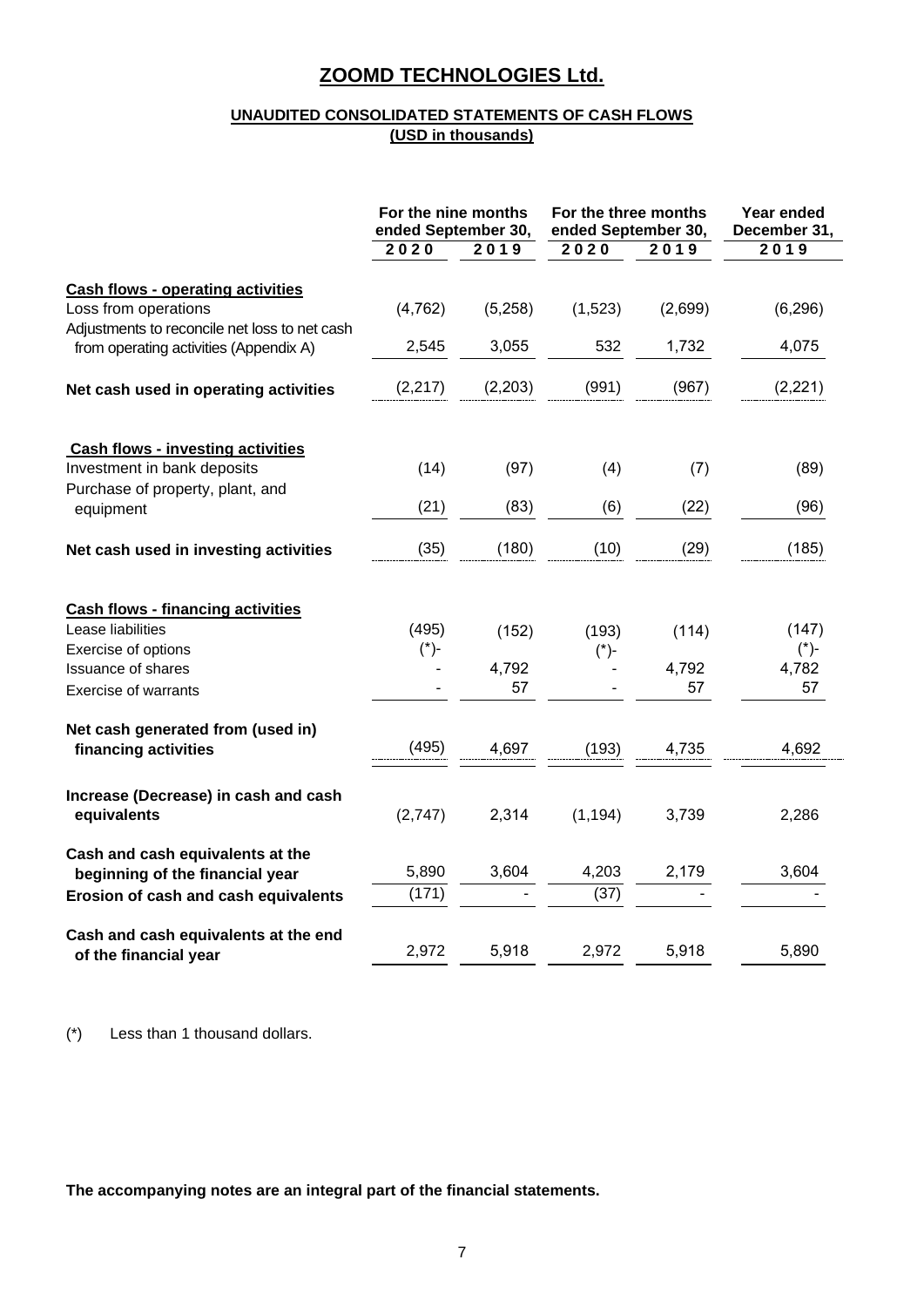## **UNAUDITED APPENDICES TO CONDENSED CONSOLIDATED STATEMENTS OF CASH FLOWS (USD in thousands)**

|    |                                                                                                                                                                                         | For the nine months<br>ended September 30, |         | For the three months<br>ended September 30, | Year ended<br>December 31, |         |
|----|-----------------------------------------------------------------------------------------------------------------------------------------------------------------------------------------|--------------------------------------------|---------|---------------------------------------------|----------------------------|---------|
|    |                                                                                                                                                                                         | 2020                                       | 2019    | 2020                                        | 2019                       | 2019    |
|    |                                                                                                                                                                                         |                                            |         | <b>Unaudited</b>                            |                            |         |
|    | Cash flows from operating activities:                                                                                                                                                   |                                            |         |                                             |                            |         |
| Α. | Adjustments to reconcile net<br>profit to net cash from operating<br>activities                                                                                                         |                                            |         |                                             |                            |         |
|    | Depreciation and amortization<br>Change in employee benefit                                                                                                                             | 1,845                                      | 1,588   | 613                                         | 574                        | 2,162   |
|    | liabilities, net                                                                                                                                                                        | $\overline{2}$                             | 12      | 3                                           | 4                          | 14      |
|    | Cost of share-based payment                                                                                                                                                             | 140                                        | 567     | 25                                          | 105                        | 620     |
|    | Listing expenses                                                                                                                                                                        |                                            | 1,519   |                                             | 1,519                      | 1,519   |
|    | Convertible loans and warrants                                                                                                                                                          |                                            |         |                                             |                            |         |
|    | revaluation                                                                                                                                                                             |                                            | 1,118   |                                             | (1)                        | 1,118   |
|    | Finance expenses, net                                                                                                                                                                   | 98                                         | (41)    | 23                                          | (25)                       | (129)   |
|    | <b>Changes in assets and liabilities:</b><br>Decrease (increase) in trade<br>receivables and other receivables<br>Increase (decrease) in trade and<br>other payables, and other current | 406                                        | (1,762) | (180)                                       | (814)                      | (1,965) |
|    | and non-current liabilities                                                                                                                                                             | (29)                                       | (56)    | (5)                                         | 280                        | 751     |
|    | Changes in IIA liabilities                                                                                                                                                              |                                            | 83      |                                             | 63                         | (46)    |
|    |                                                                                                                                                                                         |                                            |         |                                             |                            |         |
|    |                                                                                                                                                                                         | 2,462                                      | 3,028   | 479                                         | 1,705                      | 4,044   |
|    | <b>Interest Payments</b>                                                                                                                                                                | 83                                         | 27      | 53                                          | 27                         | 31      |
|    | <b>Total</b>                                                                                                                                                                            | 2,545                                      | 3,055   | 532                                         | 1,732                      | 4,075   |
| В. | <b>Significant non-cash</b><br>transactions:                                                                                                                                            |                                            |         |                                             |                            |         |
|    | Conversion of Convertible loans                                                                                                                                                         |                                            | 3,672   | $\overline{\phantom{a}}$                    | 3,672                      | 3,672   |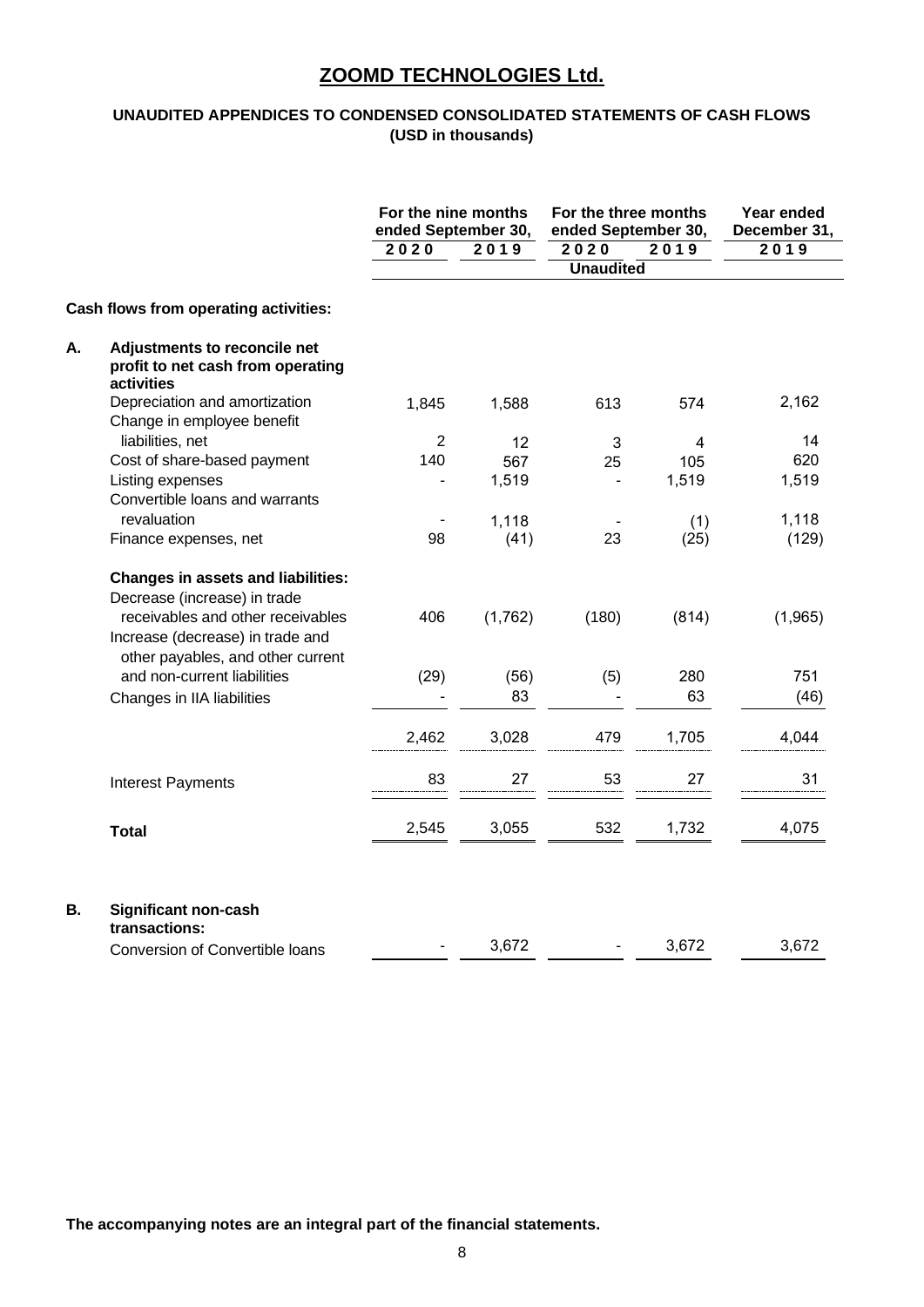#### **NOTES TO UNAUDITED CONSOLIDATED FINANCIAL STATEMENTS (USD in thousands)**

#### **NOTE 1 - DESCRIPTION OF BUSINESS AND GENERAL**

#### **Description of Business:**

Zoomd Technologies Ltd. (formerly DataMiners Capital Corp.) (the "**Company**") was incorporated under the *Business Corporations Act* (Alberta) on October 1, 2013 and completed its initial public offering on May 29, 2014. The Company was designated as a Capital Pool Company as such term is defined by Policy 2.4 ("**Policy 2.4**") of the TSX Venture Exchange (the "**TSXV**") with no commercial operations or assets other than cash and its only business being the identification and evaluation of assets or businesses with a view to completing a "Qualifying Transaction" as such term is defined by Policy 2.4.

On May 28, 2019, the Company, Zoomd Ltd. ("**Zoomd**") and Dotima 2019 Ltd. ("**Subco**"), a whollyowned Israeli subsidiary of the Company, entered into an agreement and plan of merger (the "**Business Combination Agrement**") pursuant to which the Company and Zoomd agreed to effect the combination of their respective businesses and assets by way of a "three-cornered amalgamation" which upon completion, would result in a reverse takeover of the Company by the shareholders of Zoomd (the "**Transaction**"). The Transaction, which was completed on August 28, 2019, constituted the Company's Qualifying Transaction under Policy 2.4. Pursuant to the terms of the Business Combination Agreement, the Company acquired all the issued and outstanding shares of Zoomd by way of an amalgamation between Zoomd and Subco, with the amalgamated entity becoming a direct, wholly-owned subsidiary of the Company.

Concurrently with the Qualifying Transaction, Zoomd raised CAD\$9,265,990 (approximately US\$7 million) pursuant to a private placement (the "**Concurrent Financing**") by issuing 8,385,990 subscription receipts and 880,000 common shares of Zoomd FinanceCo Ltd. each of which, upon completion of the Qualifying Transaction, was exchanged for one common share of the Company.

Upon the completion of the Qualifying Transaction the Company issued an aggregate amount of 90,921,209 common shares to the shareholders of Zoomd (including those holding common shares of Zoomd FinanceCo Ltd. as a result of the Concurrent Financing) in exchange for all the issued and outstanding shares of Zoomd.

Prior to the consummation of the Transaction Zoomd was required to make a share split (the "**Share Split**") 1:9.674629454 adjustment to its share capital (the "**Ratio**"), so that immediately prior to the closing of the Transaction (i) Zoomd issued to each of its shareholders, with respect to each ordinary share of Zoomd held, an additional of 8.674629454 ordinary shares (rounded to the nearest whole number) (keeping the ratio of 1:9.674629454) (the "**Bonus Shares**"); and (ii) the number of ordinary shares or rights convertible into, exercisable or exchangeable into, or entitling the holder thereof to receive directly or indirectly, additional ordinary shares of Zoomd under any option or warrant to purchase ordinary shares currently outstanding or otherwise granted by Zoomd (the "**Outstanding Options**") was adjusted as per the Ratio so that each one ordinary share issuable under such Outstanding Option shall be increased by and additional amount of 8.674629454 ordinary shares (rounded to the nearest whole number).

From accounting perspectives, since the Company's operations did not constitute a business, the acquisition is not within the scope of IFRS 3 but, nevertheless, resulted in consolidated financial statements that are similar to those produced under reverse acquisition accounting, except that no goodwill arises, with the difference between the fair value of the shares issued by the accounting acquirer and the fair value of the accounting acquiree's identifiable net assets represents a service of listing for its shares under IFRS 2 Share-based Payments and recognized as an expense in the statement of income and comprehensive income.

As the acquirer for accounting purposes, Zoomd's net assets are included in the consolidated statements of financial position at their carrying amounts.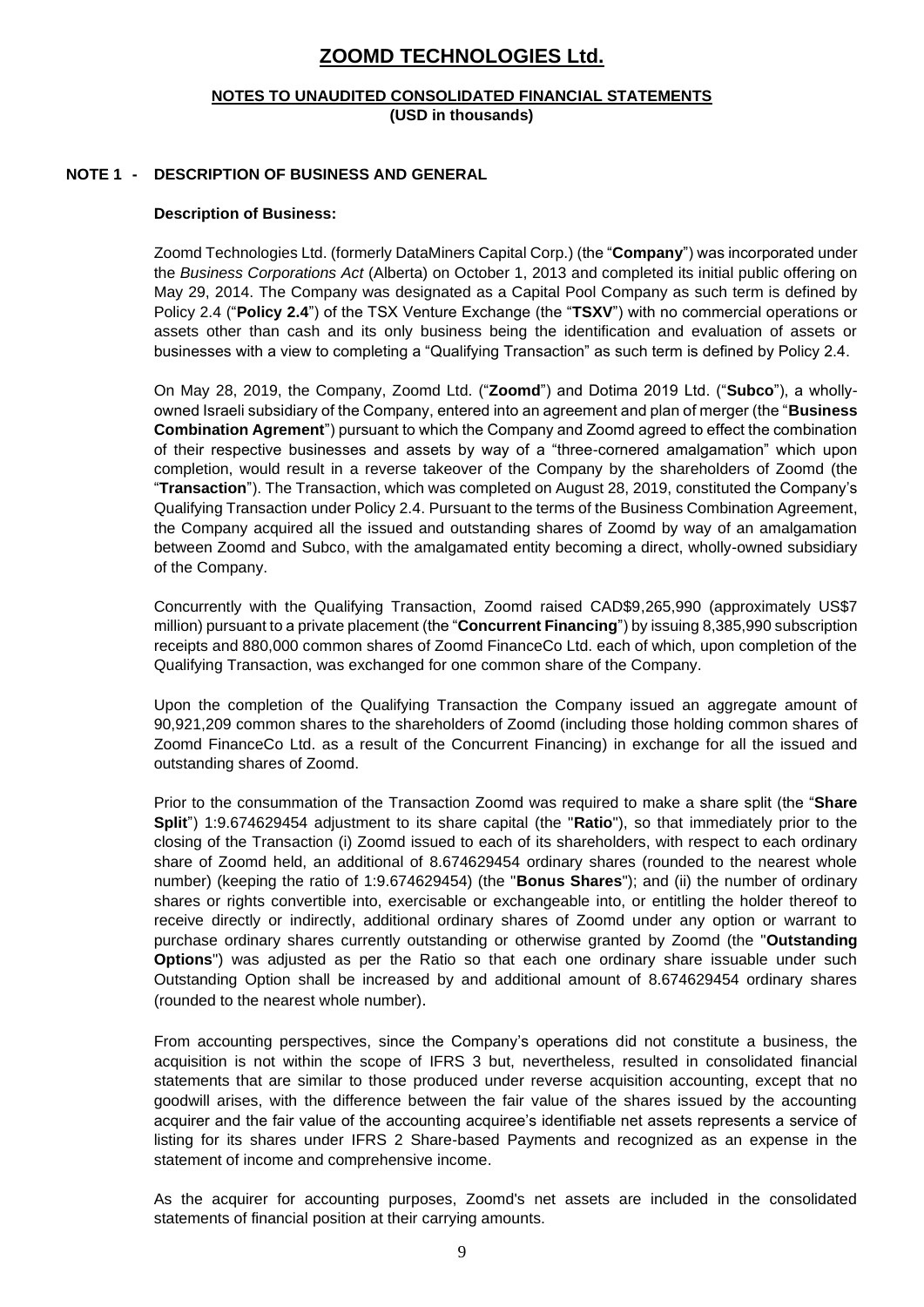#### **NOTES TO CONSOLIDATED FINANCIAL STATEMENTS (USD in thousands)**

#### **NOTE 2 - SUMMARY OF SIGNIFICANT ACCOUNTING POLICIES**

#### **A. Basis of preparation:**

The condensed consolidated interim financial statements of the Company are prepared in accordance with International Accounting Standard 34, "Interim Financial Reporting". Certain information and disclosures normally included in the consolidated financial statements prepared in accordance with International Financial Reporting Standards ("IFRS") have been condensed or omitted. Accordingly, these condensed consolidated interim financial statements should be read in conjunction with Zoomd annual consolidated financial statements for the year ended December 31, 2019 and accompanying notes, which have been prepared in accordance with IFRS as issued by the International Accounting Standards Board. As explained above, Zoomd is considered the accounting acquirer and this interim report is a direct continuation of the financial statements of Zoomd.

The preparation of financial statements in conformity with IFRS requires the use of certain critical accounting estimates and requires management to exercise its judgment in the process of applying the Company's accounting policies.

### **B. Risks and uncertainties**

On March 11, 2020, the World Health Organization declared the outbreak of COVID-19 as a global pandemic, which continues to spread around the world. COVID-19 and actions taken to mitigate the spread of it have had and are expected to continue to have an adverse impact on the economies and financial markets of many countries, including the geographical area in which the Company operates.

The severity of the impact of the COVID-19 pandemic on the Company's business will depend on a number of factors, including but not limited to the duration and severity of the pandemic and the extent and severity of the impact on the Company's customers, all of which are uncertain and cannot be predicted. The management of the Company is closely evaluating the impact of COVID-19 on the Company's business. The Company took a number of steps to mitigate the impact of the pandemic on its operations for 2020, including decreasing all employees' salaries by 25% for April and May 2020 and reducing some of its service providers' expenses. As of July 2020, the Company decreased all of its employees' salaries and some of its service providers costs by 10%. Further steps will be taken according to the Company's financial situation.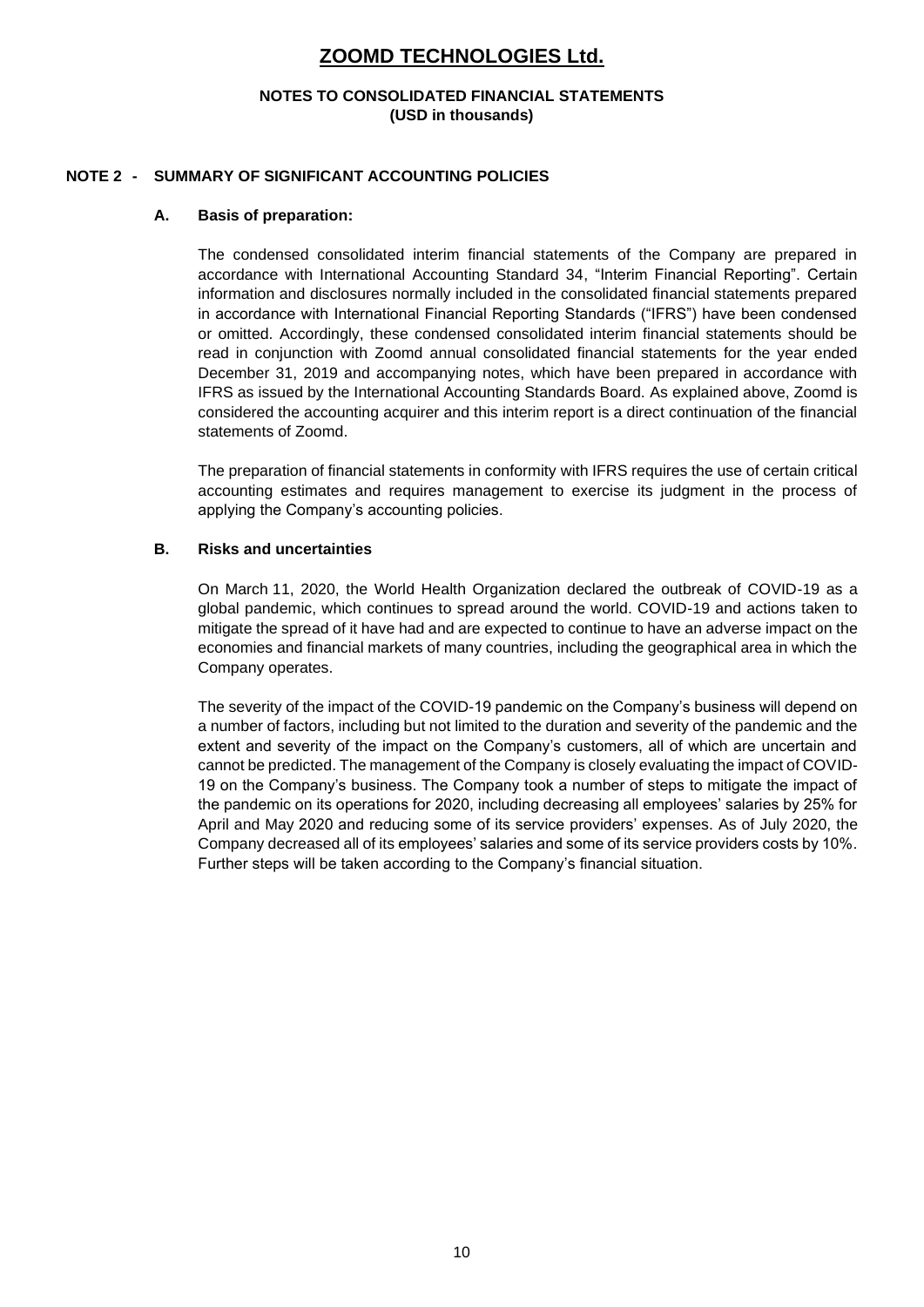#### **NOTES TO CONSOLIDATED FINANCIAL STATEMENTS (USD in thousands)**

#### **NOTE 3 - SHARE CAPITAL AND OTHER EQUITY:**

#### **A. Share based payment:**

The Company established a stock option plan (the "**Plan**") for its key employees, officers and directors, and certain consultants. The Plan is administered by the Board of Directors of the Company. The Board may from time to time grant options to purchase ordinary shares of the Company and the exercise price per share. Options under the Plan expire ten years after the grant date and vest either immediately or over periods up to three years and are equity-settled.

The following table provides the activity of stock option grants for the periods ended September 30, 2020, and December 31, 2019 and January 1, 2019 and for options outstanding, and exercisable as of September 30, 2020, the weighted average exercise price, and the weighted average remaining contractual life.

|                                       | <b>Options outstanding</b> |                                       |                                                                    |  |  |  |
|---------------------------------------|----------------------------|---------------------------------------|--------------------------------------------------------------------|--|--|--|
|                                       | <b>Number</b>              | Weighted<br>average<br>exercise price | Weighted<br>average<br>remaining<br>contractual life<br>(in years) |  |  |  |
| <b>Outstanding January 1, 2019</b>    | 8,447,087                  |                                       | 8.21                                                               |  |  |  |
| Expired                               |                            |                                       |                                                                    |  |  |  |
| Forfeited / Cancelled                 | 50,105                     |                                       |                                                                    |  |  |  |
| Exercised                             | 35,709                     |                                       |                                                                    |  |  |  |
| Granted                               |                            |                                       |                                                                    |  |  |  |
| <b>Outstanding December 31, 2019</b>  | 8,361,273                  |                                       | 7.21                                                               |  |  |  |
| Expired                               |                            |                                       |                                                                    |  |  |  |
| Forfeited / Cancelled                 | 81,096                     |                                       |                                                                    |  |  |  |
| Exercised                             | 1,120,300                  |                                       |                                                                    |  |  |  |
| Granted                               | 2,376,295                  | 0.40                                  | 1.53                                                               |  |  |  |
| <b>Outstanding September 30, 2020</b> | 9,536,172                  | 0.10                                  | 5.20                                                               |  |  |  |
| Options exercisable                   | 8,135,107                  |                                       |                                                                    |  |  |  |

The fair value at the date of grant of the options granted during the periods ended December 31, 2019 and January 1, 2019 equal the share price of \$0.41 as the exercise price was set to nil, hence no other parameter affected the grant date fair value.

The following table summarizes information about the assumptions for measuring the fair value of the options under the Black-Scholes option pricing model for the periods ended September 30, 2020, is as follows :

|                                                                       | 2020                           |
|-----------------------------------------------------------------------|--------------------------------|
| Dividend yield (%)                                                    |                                |
| Expected volatility of the share prices (%)                           | 100%                           |
| Risk-free interest rate (%)<br>Expected life of share options (years) | $0.16\% - 0.17\%$<br>$1 - 3.5$ |